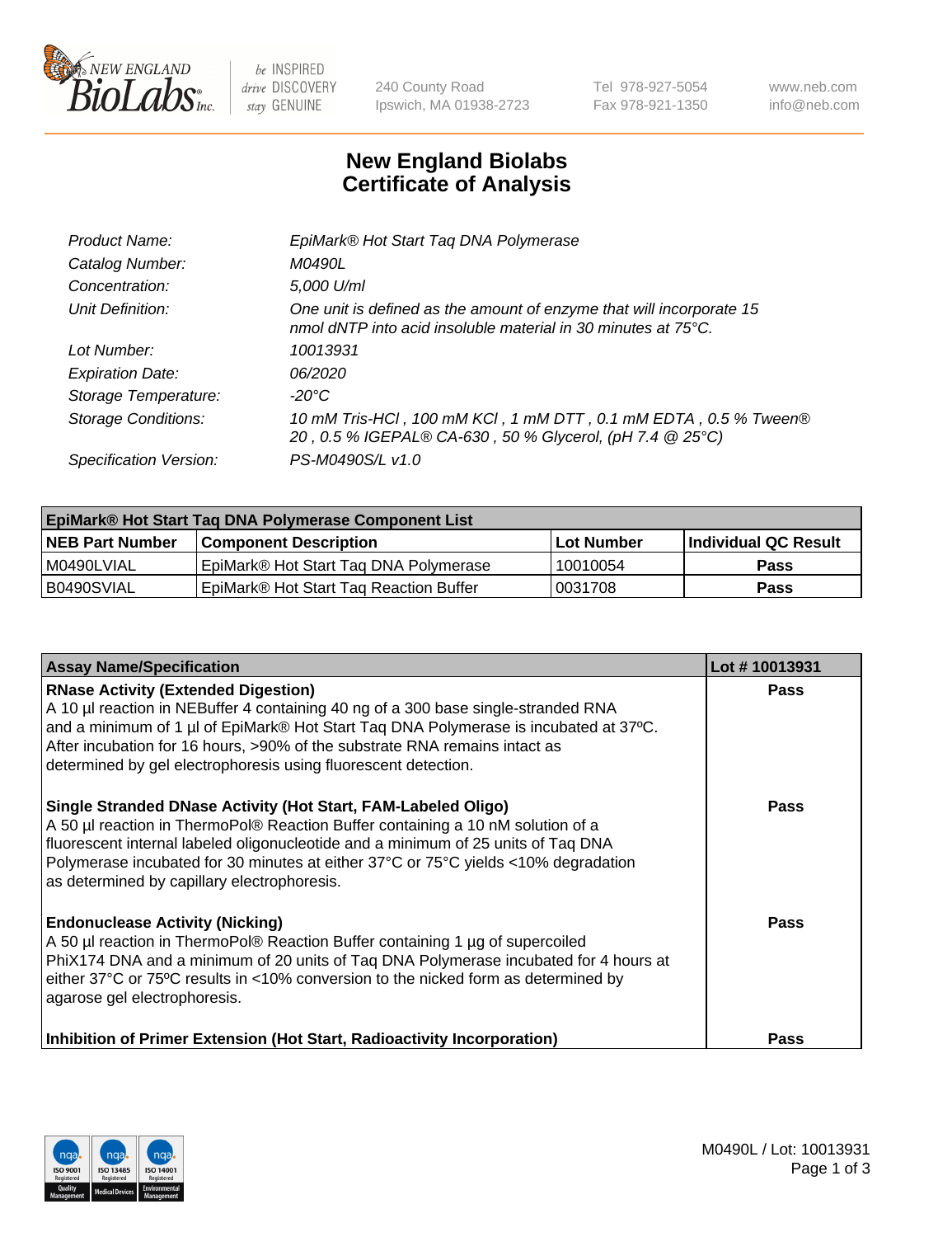

 $be$  INSPIRED drive DISCOVERY stay GENUINE

240 County Road Ipswich, MA 01938-2723 Tel 978-927-5054 Fax 978-921-1350 www.neb.com info@neb.com

| <b>Assay Name/Specification</b>                                                                                                                                                                                                                                                                                                                                                                                                                                                               | Lot #10013931 |
|-----------------------------------------------------------------------------------------------------------------------------------------------------------------------------------------------------------------------------------------------------------------------------------------------------------------------------------------------------------------------------------------------------------------------------------------------------------------------------------------------|---------------|
| A 50 µl primer extension assay in ThermoPol® Reaction Buffer in the presence of 200<br>µM dNTPs including [ <sup>3</sup> H]-dTTP, containing 15 nM primed single-stranded M13mp18 with<br>2.5 units of EpiMark® Hot Start Taq DNA Polymerase incubated for 16 hours at 25°C<br>yields >95% inhibition when compared to a non-hot start control reaction.                                                                                                                                      |               |
| <b>Non-Specific DNase Activity (16 Hour)</b><br>A 50 µl reaction in NEBuffer 2 containing 1 µg of T3 DNA in addition to a reaction<br>containing Lambda-HindIII DNA and a minimum of 5 units of EpiMark® Hot Start Taq DNA<br>Polymerase incubated for 16 hours at 37°C results in a DNA pattern free of<br>detectable nuclease degradation as determined by agarose gel electrophoresis.                                                                                                     | <b>Pass</b>   |
| PCR Amplification (Hot Start 2 kb Lambda DNA)<br>A 50 µl reaction in EpiMark® Hot Start Taq Reaction Buffer in the presence of 200 µM<br>dNTPs and 0.2 µM primers containing 20 pg Lambda DNA and 100 ng Human Genomic DNA<br>with 1.25 units of EpiMark® Hot Start Taq DNA Polymerase for 30 cycles of PCR<br>amplification results in an increase in yield of the 2 kb Lambda product and a<br>decrease in non-specific genomic bands when compared to a non-hot start control<br>reaction. | <b>Pass</b>   |
| <b>Phosphatase Activity (pNPP)</b><br>A 200 µl reaction in 1M Diethanolamine, pH 9.8, 0.5 mM MgCl2 containing 2.5 mM<br>p-Nitrophenyl Phosphate (pNPP) and a minimum of 100 units Taq DNA Polymerase<br>incubated for 4 hours at 37°C yields <0.0001 unit of alkaline phosphatase activity<br>as determined by spectrophotometric analysis.                                                                                                                                                   | Pass          |
| <b>Protein Purity Assay (SDS-PAGE)</b><br>Taq DNA Polymerase is ≥ 99% pure as determined by SDS-PAGE analysis using Coomassie<br>Blue detection.                                                                                                                                                                                                                                                                                                                                              | <b>Pass</b>   |
| qPCR DNA Contamination (E. coli Genomic)<br>A minimum of 5 units of EpiMark® Hot Start Taq DNA Polymerase is screened for the<br>presence of E. coli genomic DNA using SYBR® Green qPCR with primers specific for the<br>E. coli 16S rRNA locus. Results are quantified using a standard curve generated from<br>purified E. coli genomic DNA. The measured level of E. coli genomic DNA<br>contamination is $\leq 1$ E. coli genome.                                                         | <b>Pass</b>   |

This product has been tested and shown to be in compliance with all specifications.